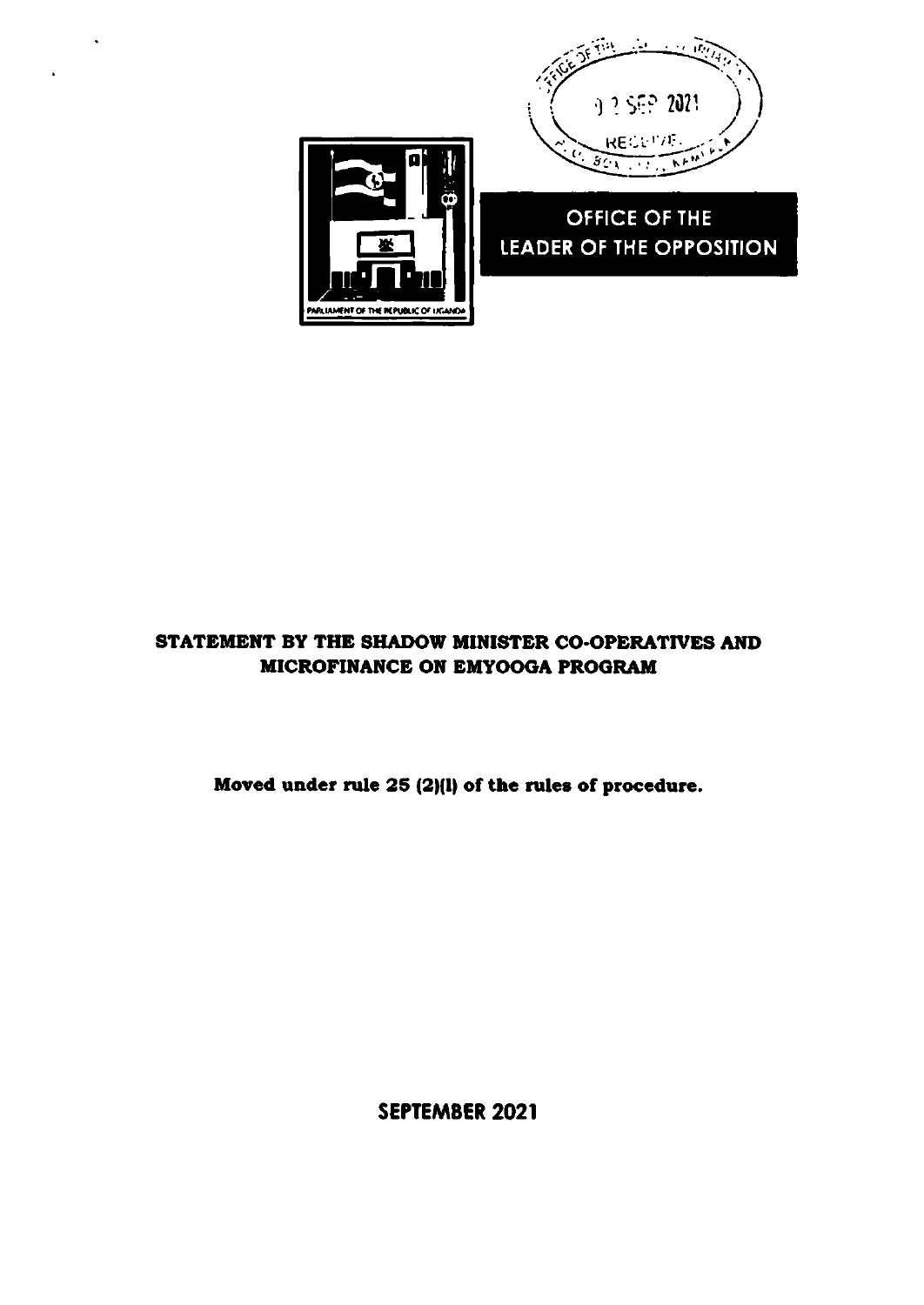## **BACKGROUND**

Emyooga program was launched in August 2019 as part of Government's continuous strategies to transform 68% of Ugandan homesteads from subsistence to market-oriented production. The people were told to form parish associations according to the 18 categories and subscribe to constituency saccos that will be given 30 million Ugandan shillings each.

## **SHORT COMINGS OF EMYOOGA PROGRAM**

Poor fiming of implementing the program; the program inititiated in 2019 but the funds disbursement was done close to the electoral cycle in 2020 with very little information given that it was an evolving fund which had to be paid back as such, the purpose of Emyooga in the minds of many Ugandans was focused to getting the money from "Mzee"- the President as a campaign bribe and thank you token to NRM cadres and not necessarily creating wealth. This is the foundation of the non-payment of the fund just as has been with many other funds...

Limited expertise among those involved in rolling out the progam; Those mobilizing, organizing and supervising Emyooga have very little or limited knowledge on running the Scheme and saccos in general. Management of such need trained officers with expertise such as cooperative officers.

**Partisan inclination:** The district task forces being headed by the RDCs and composed of NRM district chairpersons deemed the initiative partisan. Their involvement grossly defined the program as one to benefit those inclined towards the NRM. They treated the program as an NRM party program and used it as a mobilization tool for campaigns and elections therefore being mistaken as political handouts for elections

**Corruption:** Like all the previous poverty alleviation programs, Emyooga was bridled with corruption, where individuals and groups bribed their way to becoming beneficiaries, or members of associations and SACCOS hence undermining the objective or intended purpose of the programme. There

 $\overline{2}$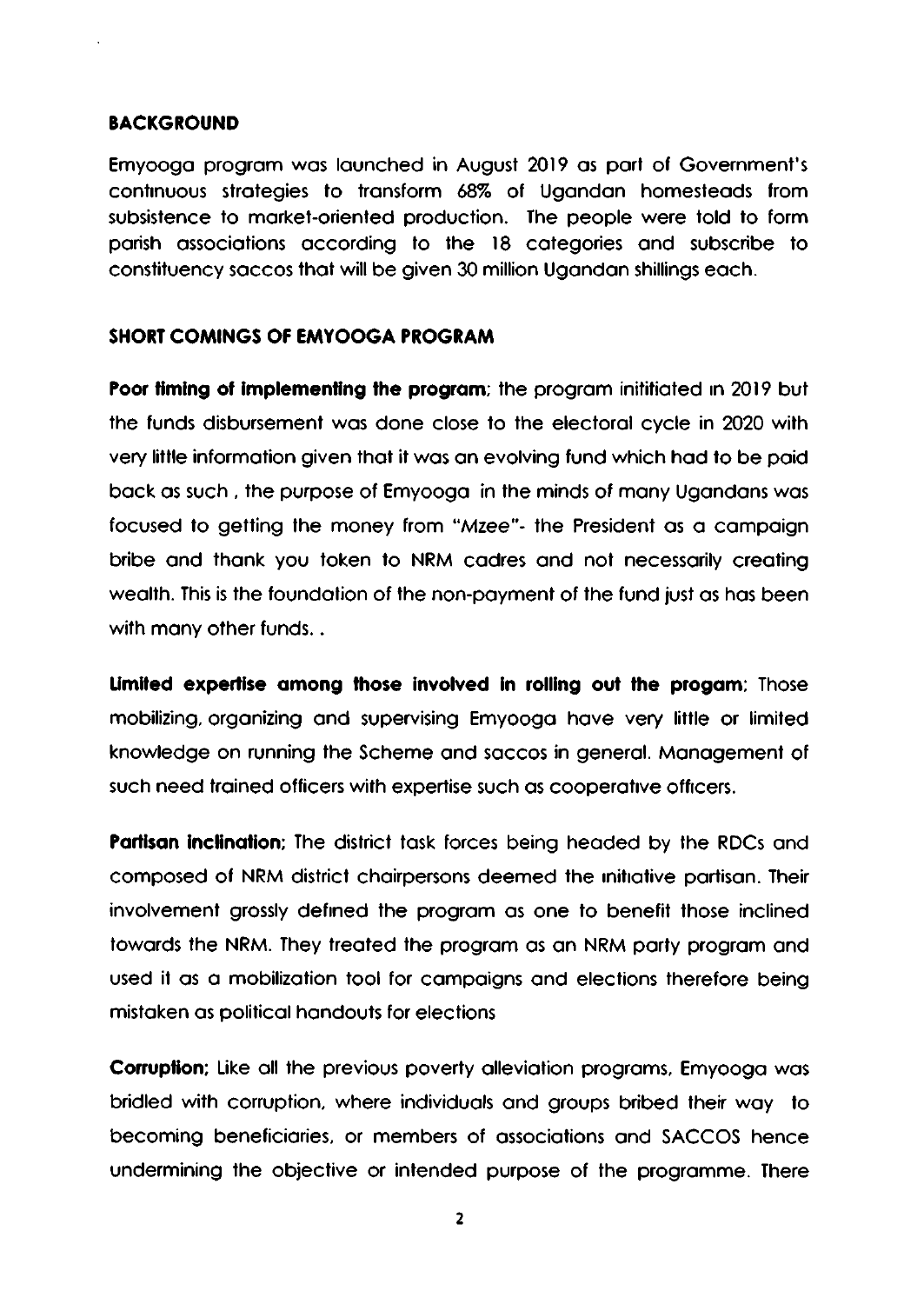have been other evolving fund programs that include Rural Farmers Scheme, Entadikwa, and Prosperity for All, Operation Wealth Creation, Uganda Women Entrepreneurship Fund and Youth Livelihood Program. All these programs have been crippled because of corruption tendencies and failure to remit funds back to the revolving fund as per the yearly audit General's Reports. In the event of misappropriation, the politically appointed RDCs and NRM chairpersons are not accounting officers.

**Inadequate investment**; The money that was proposed for the apex SACCOS is inadequate. Ugx 30 million for an apex SACCO at the constituency with membership of an average 20 parish associations comprising 30 members each is unrealistic. This means every parish association can only access a maximum of Ugx 1.5 million averaging Ugx 50,000 for a Member. This amount is too low to start a tangible business or empower an existing one.

Information gap; There are no well published guidelines for running of the emyooga program. This has resulted into misinformation on the formation of Associations, formation of SACCOS, subscription fee to SACCOS or Parish Apex, Amounts to be received by Associations and SACCOs, Individual shares, Returns on investments Among others. Many were denied an opportunity to be part of the SACCOS.

Monitoring and evaluation gap; Ever since the inception of the program in 2019, money has been appropriated to Emyooga through microfinance support centre for three consecutive financial years but there is no report made about who and how the beneficiaries are progressing apart for only giving clarity about the program.

Program design; The Emyooga program design is totally lacking since it does not describe how the money cascades from the apex SACCO to the parish associations.

3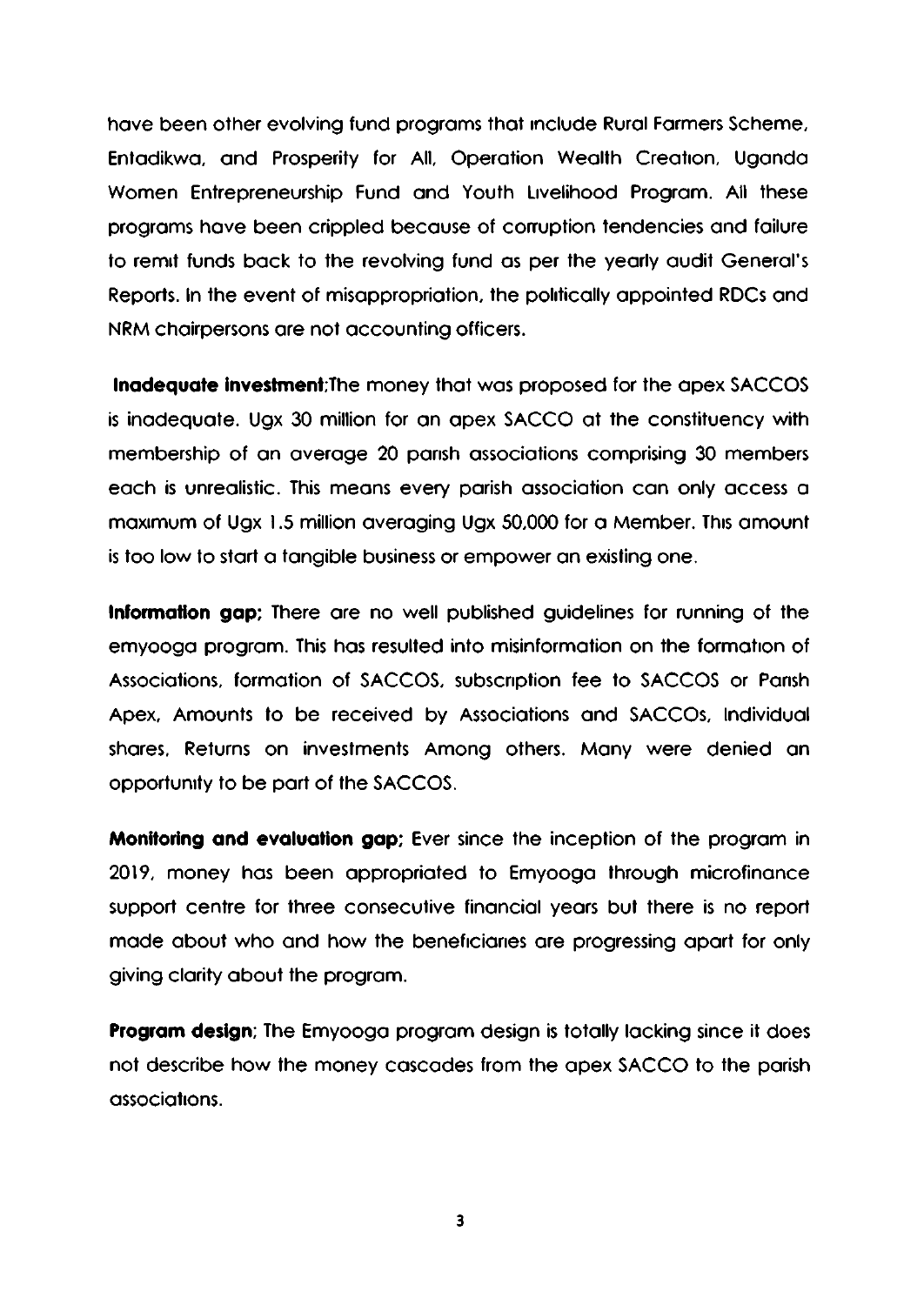A cose for reform; whot Government should consider.

- o) Governmenls ossistonce fo soccos ought to be given in slrict odherence to the general global governance principles of cooperatives. It should not be politically motivated and enable beneficiary saccos to retain their autonomy. If partisan offices like that of the RDC are involved, it is demonstrative of government interference and negates the principle of autonomy. This also means that the disbursements should be done oulside the politicol eleclorol cycle.
- b) Legislative reform; for cooperatives to be more effective, we to amend legislation to remove saccos from the management of Uganda microfinance regulatory authority which is more applicable for private money lenders and return their regulation to the registrar of COoperoltves.
- c) Investment in cooperative training. We need more experts in cooperative management as a bed rock of our economy. Colleges in Kigumba and Tororo should be universities so their experts train our gross rool cooperotives.
- d) Neutral, non-partisan management of the fund. It is our considered view, that disbursement of funds through involving politically appointed personnel negates on the intended purpose of the fund. Instead of RDC the DCO ought to be in charge however, district commercial officers are overwhelmed. There should be cooperative officers who are better placed with knowledge and information to manage saccos.
- e) Criminal Prosecution; It is necessary that all culprits in the Auditor General Reports should be brought to book. The culture of impunity